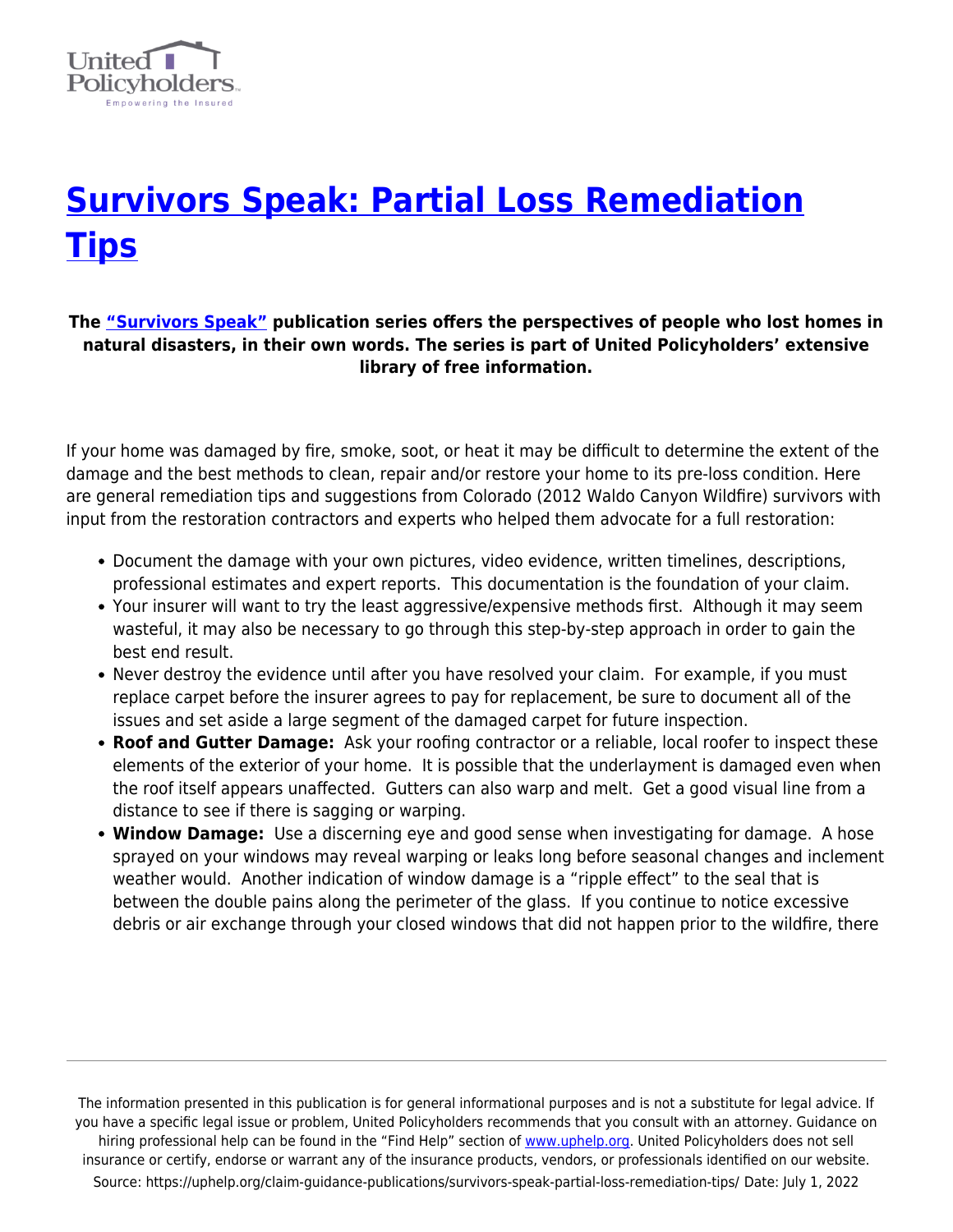

is a good chance that the windows are damaged. While many insurers may only approve "reglazing" or replacing the sealed glass portion of the window, this may not resolve the problem. In addition, heat damage may well have reduced the life expectancy and possibly the warranty of the windows even if the glass is replaced. Wood dries out and warps as does vinyl.

- **Painted Surfaces Damage:** Damage to interior walls can sometimes be detected by a chemical sponge wipe, but another method is to look for "ghosting" around items that were hanging on the walls during the event. If you remove a picture and examine the walls from an angle in good light, you may see a difference in sheen in the area that was previously covered. Yellowing of some materials such as plastic or silicone caulking may be more evident than changes in the paint color. If the insurer approves wiping of the walls, be sure to take pictures both before and after – it is common for smudging to occur as a result of the cleaning which would require the insurer to take the next step in remediation. The best practices protocol seems to be a thorough cleaning, then sealing (with a primer rated for smoke remediation), then one or two coats of paint.
- **Soft Goods/Carpet Damage:** Cleaning soft goods and carpets is rarely effective. Carpet and padding act as a sponge, which absorbs the particulates and residues left behind from the smoke. Surface cleaning cannot ensure complete removal of these contaminates. Again, you may have to agree to attempt cleaning of carpets and upholstered goods before you can demonstrate that replacement is necessary. Certain fabrics such as cotton, linen, and silk will discolor and then fail during the aggressive cleaning methods needed to remove residues. Once this is documented, you can request replacement.
- **HVAC and Ductwork:** HVAC and Ductwork must be professionally cleaned, inspected, and may require replacement. Not all methods for cleaning are equal. Be sure to check the certification and references of all professionals.
- Do not accept no for an answer if you believe the answer should be yes! It may take multiple estimates and requests before you have the weight of the evidence needed to change the decision of the adjuster. Be clear and concise. Write letters asking for exactly what you feel is needed to remediate the damage and why. Ask your estimators and experts to also be specific in their reasons and recommendations.

## **For more information, please read UP's related publications:**

[Insurance Claim Tips for Partial Loss Fires](https://uphelp.org/claim-guidance-publications/insurance-claim-tips-for-partial-loss-fires/)

The information presented in this publication is for general informational purposes and is not a substitute for legal advice. If you have a specific legal issue or problem, United Policyholders recommends that you consult with an attorney. Guidance on hiring professional help can be found in the "Find Help" section of [www.uphelp.org.](http://www.uphelp.org/) United Policyholders does not sell insurance or certify, endorse or warrant any of the insurance products, vendors, or professionals identified on our website. Source: https://uphelp.org/claim-guidance-publications/survivors-speak-partial-loss-remediation-tips/ Date: July 1, 2022